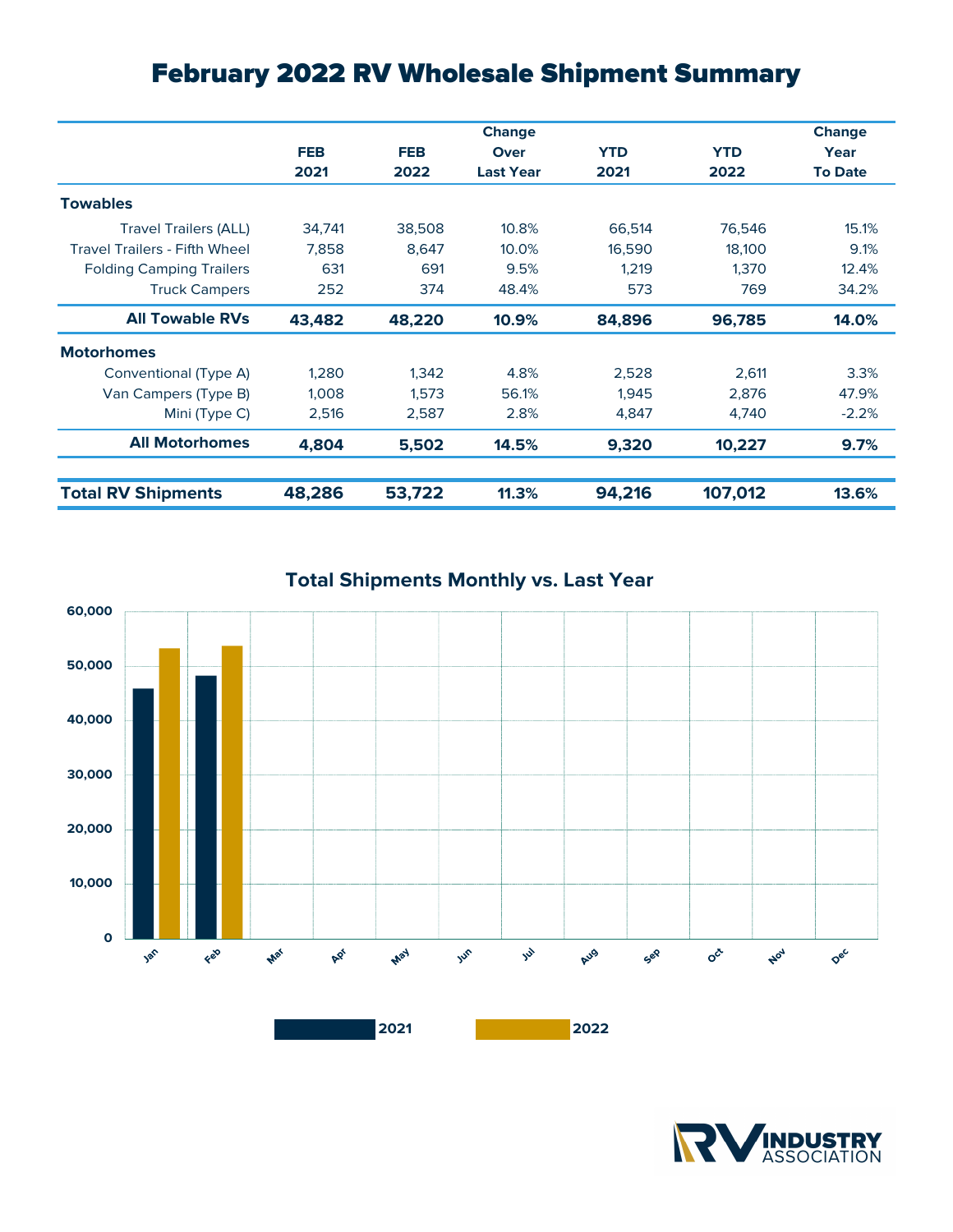## February 2022 PMRV Wholesale Shipment Summary

|                       |                 | Change          |                  |      |      |                |  |
|-----------------------|-----------------|-----------------|------------------|------|------|----------------|--|
|                       | <b>February</b> | <b>February</b> | Over             | Cum. | Cum. | Year           |  |
|                       | 2021            | 2022            | <b>Last Year</b> | 2021 | 2022 | <b>To Date</b> |  |
| <b>Park Model RVs</b> | 373             | 309             | $-17.2%$         | 704  | 641  | $-8.9%$        |  |



## **Total Monthly Shipments vs. Last Year**

\* Year to date numbers can differ from reported numbers.

\*\* Canadian shipments removed from monthly and year-to-date totals